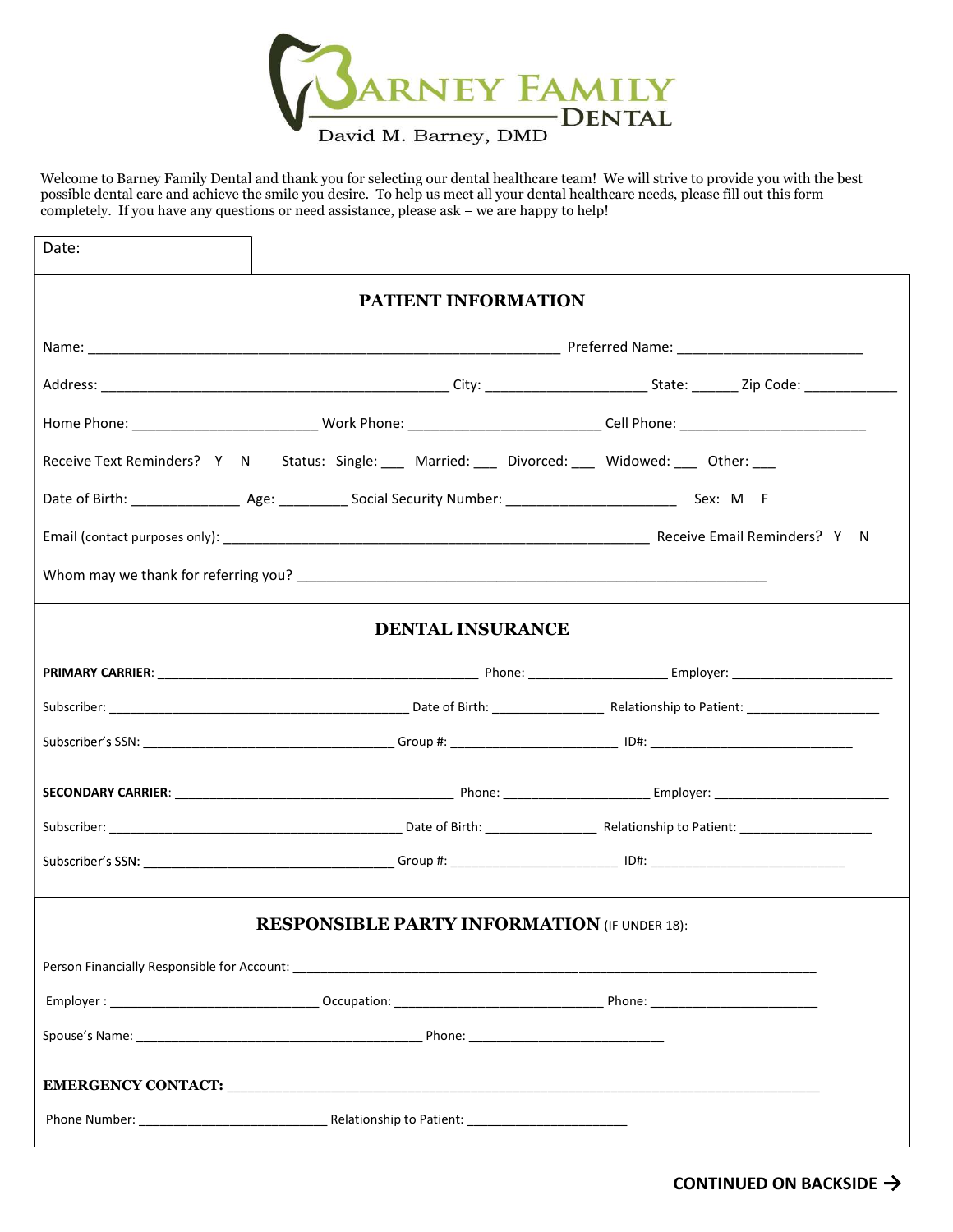

## OUR FINANCIAL POLICY & CONSENT FOR TREATMENT

The following is a statement of our Financial Policy and Consent for Treatment, which we require you read and sign prior to any treatment performed. Please let us know if you have any questions. Thank you!

#### FULL PAYMENT IS DUE AT THE TIME OF SERVICE

We realize every person's financial situation is different. For this reason, we have worked hard to provide a variety of payment options to help you receive the dental care needed to enjoy a healthy and confident smile with respect to your budget. Please note however, that payment in full is expected at the time of service. Barney Family Dental gladly accepts cash, checks and all major credit cards.

If it becomes necessary to effect collections of any amount owed on this or subsequent visits, the undersigned agrees to pay for all legal costs and expenses, including reasonable attorney fees. I hereby authorize the doctor to release information necessary to secure payment.

#### DENTAL INSURANCE

We are happy to file the forms necessary to see that you receive full benefits of your coverage; however, we cannot guarantee any estimated coverage. Your insurance policy is an agreement between you and the provider; therefore, we ask that all patients be directly responsible for all outstanding charges. If for some reason your insurance company has not paid their portion within 60 days from the start of treatment, you will be held responsible for payment at that time.

#### CONSENT FOR TREATMENT

I hereby authorize Dr. Barney or designated staff to take x-rays, study models, photographs, and other diagnostic aids deemed appropriate by the doctor to make a thorough diagnosis of my dental needs.

 Upon such diagnosis, I authorize Dr, Barney to perform all recommended treatment mutually agreed upon by me, and to employ such assistance as required, to provide proper care.

I agree to the use of anesthetics, sedatives and other medication as necessary. I fully understand that using anesthetic

agents embodies certain risks. I understand that I can ask for a complete recital of any possible complications.<br>I give consent to Dr. Barney or designated staff's use and disclosure of any oral, written or electronic heal understand that only the minimum amount of information necessary to provide quality care will be used to disclose and that a notice fully outlining the protection of my personal health information is available.

I agree to be responsible for payment of all services rendered on my behalf or my dependents. I understand that payment is due, in full, at the time of service unless other arrangements have been made in advance. In the event payments are not received by the agreed upon dates, I understand that a 1.75% monthly finance charge (21% per year), will be added to any remaining account balance over 90 days. If required, I also understand a check of my credit history may be obtained. In the event that I do not pay my account in a timely matter, I understand that my account may be turned over to a  $3^{rd}$  party collections agency and I will be responsible for any additional fees associated with the pursuit of my delinquent account.

The adult accompanying a minor and the parents (or legal guardian) are responsible for full payment.

#### MISSED & CANCELLED APPOINTMENTS

Per our office policy, Barney Family Dental reserves the right to charge \$50.00 for missed and canceled appointments with less than 24 hours notice. With respect to our office and the patients we care for, please help us better serve you by keeping your scheduled appointments.

Thank you for understanding our Financial Policy. Please let us know if you have questions or concerns.

(PLEASE PRINT FULL NAME)

(Patient or Responsible Party Signature)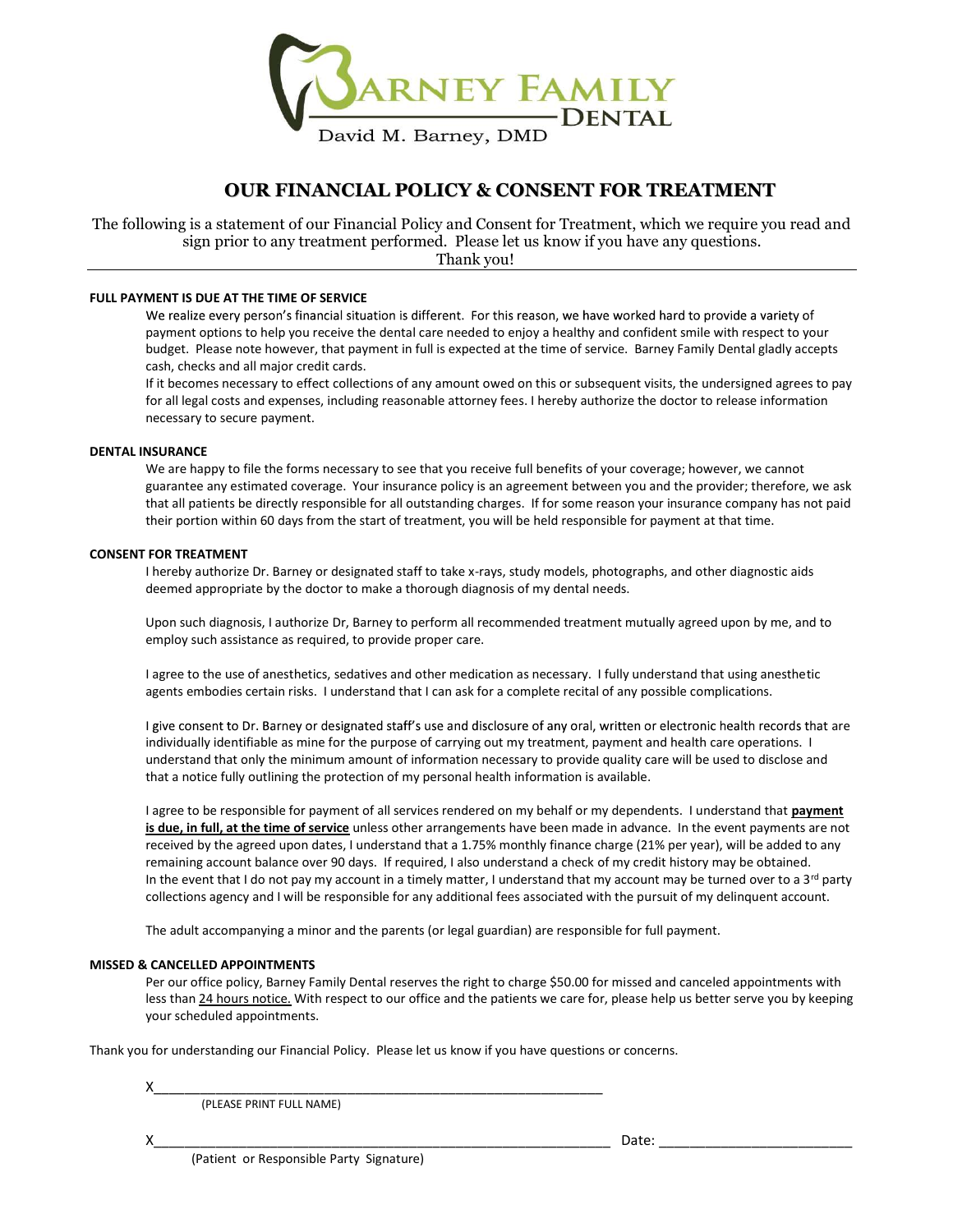# MEDICAL HISTORY

|                                                                                                                                                                                                                                                                                                                                                           |                  |                             | Thank you for answering the following questions! |              | <b>MEDICAL HISTORY</b>      |                                                                     | Although dental personnel primarily treat the area in and around your mouth, your mouth is a part of your entire body. Health problems that<br>you may have, or medication that you may be taking, could have an important interrelationship with the dentistry you will receive. |                  |                                                                                                                                                                                                                                |
|-----------------------------------------------------------------------------------------------------------------------------------------------------------------------------------------------------------------------------------------------------------------------------------------------------------------------------------------------------------|------------------|-----------------------------|--------------------------------------------------|--------------|-----------------------------|---------------------------------------------------------------------|-----------------------------------------------------------------------------------------------------------------------------------------------------------------------------------------------------------------------------------------------------------------------------------|------------------|--------------------------------------------------------------------------------------------------------------------------------------------------------------------------------------------------------------------------------|
|                                                                                                                                                                                                                                                                                                                                                           |                  |                             |                                                  |              |                             |                                                                     |                                                                                                                                                                                                                                                                                   |                  |                                                                                                                                                                                                                                |
| Are you under a physician's care now?                                                                                                                                                                                                                                                                                                                     |                  |                             |                                                  |              | $Yes$ No                    |                                                                     |                                                                                                                                                                                                                                                                                   |                  |                                                                                                                                                                                                                                |
| Have you ever been hospitalized or had a major operation?                                                                                                                                                                                                                                                                                                 |                  |                             |                                                  | $-$ Yes      | $-$ No                      |                                                                     |                                                                                                                                                                                                                                                                                   |                  |                                                                                                                                                                                                                                |
| Have you ever had a serious head or neck injury?                                                                                                                                                                                                                                                                                                          |                  |                             |                                                  |              | $Yes$ No                    |                                                                     |                                                                                                                                                                                                                                                                                   |                  |                                                                                                                                                                                                                                |
| Do you take, or have you taken, Phen-Fen or Redux?                                                                                                                                                                                                                                                                                                        |                  |                             |                                                  | $\equiv$ Yes | $\overline{\phantom{0}}$ No |                                                                     |                                                                                                                                                                                                                                                                                   |                  |                                                                                                                                                                                                                                |
| Are you on a special diet?                                                                                                                                                                                                                                                                                                                                |                  |                             |                                                  | $\equiv$ Yes | $-$ No                      |                                                                     |                                                                                                                                                                                                                                                                                   |                  |                                                                                                                                                                                                                                |
| Are you taking any medications, pills or drugs?                                                                                                                                                                                                                                                                                                           |                  |                             |                                                  | $\equiv$ Yes | $\overline{\phantom{0}}$ No |                                                                     |                                                                                                                                                                                                                                                                                   |                  |                                                                                                                                                                                                                                |
| WOMEN ONLY: Are you:                                                                                                                                                                                                                                                                                                                                      |                  |                             | Pregnant/Trying to get pregnant?                 |              | $P$ Yes $P$ No              |                                                                     | Taking oral contraceptives? _ Yes _ _ No                                                                                                                                                                                                                                          |                  |                                                                                                                                                                                                                                |
|                                                                                                                                                                                                                                                                                                                                                           | Nursing?         |                             |                                                  |              | $Yes$ No                    |                                                                     |                                                                                                                                                                                                                                                                                   |                  |                                                                                                                                                                                                                                |
| Are you allergic to any of the following? __ Aspirin                                                                                                                                                                                                                                                                                                      |                  |                             |                                                  |              | _Penicillin ___ Codeine     |                                                                     | __ Acrylic<br>__ Metal __ Latex                                                                                                                                                                                                                                                   |                  |                                                                                                                                                                                                                                |
| Please check all that apply:                                                                                                                                                                                                                                                                                                                              |                  |                             | Local Anesthetic                                 |              |                             |                                                                     |                                                                                                                                                                                                                                                                                   |                  |                                                                                                                                                                                                                                |
| AIDS/HIV Positive                                                                                                                                                                                                                                                                                                                                         | Yes              | $\overline{\phantom{0}}$ No | Emphysema                                        |              | $\equiv$ Yes                | __ No                                                               | Leukemia                                                                                                                                                                                                                                                                          | $\equiv$ Yes     | $\overline{\phantom{0}}$ No                                                                                                                                                                                                    |
| Alzheimer's disease                                                                                                                                                                                                                                                                                                                                       | $\mathsf{I}$ Yes | $\mathbf{N}^{\mathsf{o}}$   | <b>Epilepsy or Seizures</b>                      |              | $-$ Yes                     | $\overline{\phantom{0}}$ No                                         | Liver Disease                                                                                                                                                                                                                                                                     | $\mathsf{I}$ Yes | $\equiv$ No                                                                                                                                                                                                                    |
| Anaphylaxis                                                                                                                                                                                                                                                                                                                                               | $\mathsf{L}$ Yes | $\overline{\phantom{0}}$ No |                                                  |              |                             |                                                                     |                                                                                                                                                                                                                                                                                   |                  |                                                                                                                                                                                                                                |
|                                                                                                                                                                                                                                                                                                                                                           |                  |                             | <b>Excessive Bleeding</b>                        |              | $\equiv$ Yes                | $\overline{\phantom{0}}$ No                                         | Low Blood Pressure                                                                                                                                                                                                                                                                | $\equiv$ Yes     | $\overline{\phantom{0}}$ No                                                                                                                                                                                                    |
|                                                                                                                                                                                                                                                                                                                                                           | $\mathsf{I}$ Yes | $-$ No                      | <b>Excessive Thirst</b>                          |              | $\equiv$ Yes                | $\overline{\phantom{0}}$ No                                         | Lung Disease                                                                                                                                                                                                                                                                      | $-$ Yes          | $-$ No                                                                                                                                                                                                                         |
|                                                                                                                                                                                                                                                                                                                                                           | $\mathsf{L}$ Yes | $\overline{\phantom{0}}$ No | Fainting/Dizzy Spells                            |              | Yes                         | $\overline{\phantom{0}}$ No                                         | Mitral Valve Prolapse                                                                                                                                                                                                                                                             | $\equiv$ Yes     | $\overline{\phantom{0}}$ No                                                                                                                                                                                                    |
|                                                                                                                                                                                                                                                                                                                                                           | $\mathsf{L}$ Yes | $\mathbf{N}^{\mathsf{o}}$   | Frequent Cough                                   |              | $\mathsf{L}$ Yes            | $\overline{\phantom{0}}$ No                                         | Psychiatric Care                                                                                                                                                                                                                                                                  | $\mathsf{L}$ Yes | $\overline{\phantom{0}}$ No                                                                                                                                                                                                    |
|                                                                                                                                                                                                                                                                                                                                                           | $\mathsf{I}$ Yes | No.                         | Frequent Diarrhea                                |              | $\equiv$ Yes                | $\overline{\phantom{0}}$ No                                         | <b>Radiation Treatment</b>                                                                                                                                                                                                                                                        | $-$ Yes          | $\overline{\phantom{a}}$ No                                                                                                                                                                                                    |
|                                                                                                                                                                                                                                                                                                                                                           | $\mathsf{L}$ Yes | $-$ No                      | Frequent Headaches                               |              | $\equiv$ Yes                | $\overline{\phantom{a}}$ No                                         | <b>Rheumatic Fever</b>                                                                                                                                                                                                                                                            | $-$ Yes          | $-$ No                                                                                                                                                                                                                         |
|                                                                                                                                                                                                                                                                                                                                                           | Yes              | $\overline{\phantom{0}}$ No | <b>Genital Herpes</b>                            |              | $\mathsf{L}$ Yes            | __ No                                                               | <b>Shingles</b>                                                                                                                                                                                                                                                                   | $\equiv$ Yes     | $-$ No                                                                                                                                                                                                                         |
|                                                                                                                                                                                                                                                                                                                                                           | $\mathsf{I}$ Yes | $\overline{\phantom{0}}$ No | Glaucoma                                         |              | $\mathsf{L}$ Yes            | $\overline{\phantom{0}}$ No                                         | Sickle Cell Disease                                                                                                                                                                                                                                                               | $-$ Yes          |                                                                                                                                                                                                                                |
|                                                                                                                                                                                                                                                                                                                                                           | $\mathsf{I}$ Yes | $-$ No                      | Hay Fever                                        |              | $\equiv$ Yes                | $\overline{\phantom{0}}$ No                                         | Sinus Trouble                                                                                                                                                                                                                                                                     | $\mathsf{I}$ Yes |                                                                                                                                                                                                                                |
|                                                                                                                                                                                                                                                                                                                                                           | $\mathsf{I}$ Yes | $\overline{\phantom{0}}$ No | Heart Attack/Failure                             |              | $-$ Yes                     | $-$ No                                                              | Spina Bifida                                                                                                                                                                                                                                                                      | $-$ Yes          |                                                                                                                                                                                                                                |
|                                                                                                                                                                                                                                                                                                                                                           | $\mathsf{L}$ Yes | $\overline{\phantom{0}}$ No | Heart Trouble/Disease                            |              | $\equiv$ Yes                | __ No                                                               | Stomach Disease                                                                                                                                                                                                                                                                   | $\equiv$ Yes     |                                                                                                                                                                                                                                |
|                                                                                                                                                                                                                                                                                                                                                           | $\mathsf{I}$ Yes | $\overline{\phantom{0}}$ No | Heart Murmur                                     |              | $\mathsf{L}$ Yes            | $\overline{\phantom{0}}$ No                                         | Swelling of Limbs                                                                                                                                                                                                                                                                 | $-$ Yes          |                                                                                                                                                                                                                                |
|                                                                                                                                                                                                                                                                                                                                                           | $\mathsf{L}$ Yes | $-$ No                      | Heart Pace Maker                                 |              | $\equiv$ Yes                | $-$ No                                                              | <b>Thyroid Disease</b>                                                                                                                                                                                                                                                            | $-$ Yes          |                                                                                                                                                                                                                                |
|                                                                                                                                                                                                                                                                                                                                                           | $-$ Yes          | $\overline{\phantom{0}}$ No | Hemophilia                                       |              | $\equiv$ Yes                | $-$ No                                                              | Tonsillitis                                                                                                                                                                                                                                                                       | $-$ Yes          |                                                                                                                                                                                                                                |
|                                                                                                                                                                                                                                                                                                                                                           | $\mathsf{I}$ Yes | $-$ No                      | Hepatitis A                                      |              | $\mathsf{I}$ Yes            | __ No                                                               | Tuberculosis                                                                                                                                                                                                                                                                      | $\equiv$ Yes     |                                                                                                                                                                                                                                |
|                                                                                                                                                                                                                                                                                                                                                           | $\mathsf{I}$ Yes | $\overline{\phantom{0}}$ No | Hepatitis B or C                                 |              | $\mathsf{L}^{\mathsf{Yes}}$ | $\mathrel{\mathop{\rule{0pt}{0pt}}\nolimits_{\rule{0pt}{3pt}}}}$ No | Tumors or Growths                                                                                                                                                                                                                                                                 | $\mathsf{I}$ Yes |                                                                                                                                                                                                                                |
|                                                                                                                                                                                                                                                                                                                                                           | $\mathsf{L}$ Yes | $\mathbf{N}^{\mathsf{o}}$   | Herpes                                           |              | $\equiv$ Yes                | $\overline{\phantom{0}}$ No                                         | Ulcers                                                                                                                                                                                                                                                                            | $\equiv$ Yes     | $\overline{\phantom{a}}$ No<br>$\overline{\phantom{0}}$ No<br>$-$ No<br>$\overline{\phantom{0}}$ No<br>$\overline{\phantom{0}}$ No<br>$-$ No<br>$\overline{\phantom{0}}$ No<br>$-$ No<br>$-$ No<br>$\overline{\phantom{0}}$ No |
| Anemia<br>Angina<br>Arthritis/Gout<br><b>Artificial Heart Valve</b><br>Artificial Joint<br>Asthma<br><b>Blood Disease</b><br><b>Blood Transfusion</b><br><b>Breathing Problems</b><br><b>Bruise Easily</b><br>Cancer<br>Chemotherapy<br><b>Chest Pains</b><br>Cold Sores/Blister<br>Congenital Heart Disorder<br>Convulsions<br><b>Cortisone Medicine</b> | $\mathsf{I}$ Yes | $-$ No                      | High Blood Pressure                              |              | $\equiv$ Yes                | $\overline{\phantom{0}}$ No                                         | Venereal Disease                                                                                                                                                                                                                                                                  | $P$ Yes $P$ No   |                                                                                                                                                                                                                                |
| <b>Diabetes</b>                                                                                                                                                                                                                                                                                                                                           | $\equiv$ Yes     | $\overline{\phantom{0}}$ No | Hypoglycemia                                     |              | $\equiv$ Yes                | $\overline{\phantom{a}}$ No                                         | Yellow Jaundice                                                                                                                                                                                                                                                                   | $P$ Yes $P$ No   |                                                                                                                                                                                                                                |
| Drug Addiction                                                                                                                                                                                                                                                                                                                                            | $\mathsf{L}$ Yes | $\overline{\phantom{0}}$ No | Irregular Heartbeat                              |              | $\mathsf{L}$ Yes            | $\sim$ No                                                           |                                                                                                                                                                                                                                                                                   |                  |                                                                                                                                                                                                                                |

Do you have or have you had any disease, condition or problem not listed above? \_\_ Yes \_\_ No If yes, please explain \_\_

To the best of my knowledge, all of the preceding answers are true and correct. If I ever have any change in my health, or if my medicines change, I will inform the dentist at the next appointment without fail.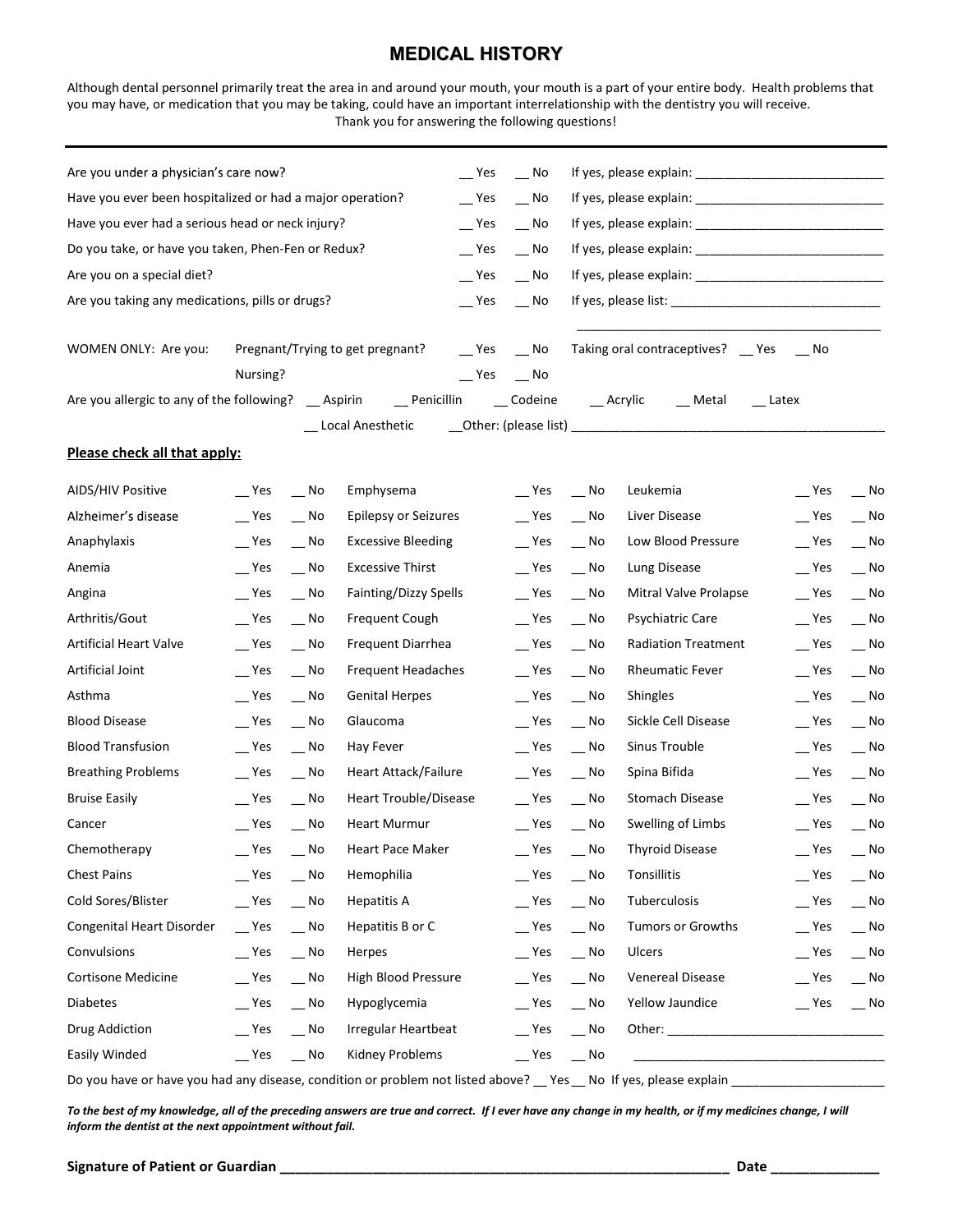## DENTAL HISTORY

|                                                                                  |  |                                                 | <b>DENTAL HISTORY</b> |                                                                                                                                                                                                                                |                      |  |
|----------------------------------------------------------------------------------|--|-------------------------------------------------|-----------------------|--------------------------------------------------------------------------------------------------------------------------------------------------------------------------------------------------------------------------------|----------------------|--|
|                                                                                  |  |                                                 |                       | Please answer the following questions in regards to your current and previous dental history. Thank you!                                                                                                                       |                      |  |
|                                                                                  |  |                                                 |                       |                                                                                                                                                                                                                                |                      |  |
|                                                                                  |  |                                                 |                       | Last full mouth x-ray ________________                                                                                                                                                                                         |                      |  |
|                                                                                  |  |                                                 |                       |                                                                                                                                                                                                                                |                      |  |
|                                                                                  |  |                                                 |                       |                                                                                                                                                                                                                                |                      |  |
|                                                                                  |  |                                                 |                       |                                                                                                                                                                                                                                |                      |  |
|                                                                                  |  |                                                 |                       | How often do you have dental cleanings and exams? ________________How often do you brush your teeth? ____________                                                                                                              |                      |  |
|                                                                                  |  |                                                 |                       | How often do you floss? _____________________Other dental aids used? (water flosser, toothpick, etc.) _________________________________                                                                                        |                      |  |
|                                                                                  |  |                                                 |                       |                                                                                                                                                                                                                                |                      |  |
| Are any of your teeth sensitive to:                                              |  |                                                 |                       | Have you ever had:                                                                                                                                                                                                             |                      |  |
| Hot or cold?                                                                     |  | Yes $\_\$ No $\_\$                              |                       | Orthodontic treatment?                                                                                                                                                                                                         | Yes $\_\$ No $\_\$   |  |
| Sweets?                                                                          |  | Yes $\_\$ No $\_\$                              |                       | Oral Surgery?                                                                                                                                                                                                                  | Yes $\_\_$ No $\_\_$ |  |
| Biting / chewing?                                                                |  | Yes $\_\$ No $\_\$                              |                       | Periodontal treatment?                                                                                                                                                                                                         | Yes $\_\_$ No $\_\_$ |  |
| Have you noticed bad odor/taste? Yes __ No __<br>Do you get cold sores, blisters |  |                                                 |                       | Your teeth ground or a bite<br>adjustment?                                                                                                                                                                                     | Yes $\_\$ No $\_\$   |  |
| or other oral lesions?                                                           |  | Yes $\_\,$ No $\_\,$                            |                       | A bite plate/mouth guard?<br>A serious injury to the mouth                                                                                                                                                                     | Yes $\_\_$ No $\_\_$ |  |
| Do your gums bleed or hurt?<br>Have your parents experienced                     |  | Yes $\_\,$ No $\_\,$                            |                       | or head?                                                                                                                                                                                                                       | Yes $\_\,$ No $\_\,$ |  |
| gum disease / tooth loss?<br>Have you noticed change in                          |  | Yes $\_\,$ No $\_\,$                            |                       |                                                                                                                                                                                                                                |                      |  |
| your bite?<br>Does food tend to become                                           |  | Yes $\_\$ No $\_\$                              |                       | Have you ever experienced:                                                                                                                                                                                                     |                      |  |
| caught in your teeth?                                                            |  | Yes $\_\_$ No $\_\_$                            |                       | Clicking or popping of the jaw?                                                                                                                                                                                                | Yes No               |  |
|                                                                                  |  |                                                 |                       | Pain? (joint, ear, side of face)<br>Difficulty opening or closing                                                                                                                                                              | Yes $\_\$ No $\_\$   |  |
| Do you:                                                                          |  |                                                 |                       | of your mouth?                                                                                                                                                                                                                 | Yes $\_\$ No $\_\$   |  |
| Clench or grind your teeth?                                                      |  |                                                 | Yes $\_\_$ No $\_\_$  | Headaches, neck aches?                                                                                                                                                                                                         | Yes $\_\_$ No $\_\_$ |  |
| Bite your lip or cheeks?                                                         |  |                                                 | Yes $\_\_$ No $\_\_$  | Sore muscles (neck/shoulder)?                                                                                                                                                                                                  | Yes $\_\_$ No $\_\_$ |  |
| Hold foreign objects with your teeth?<br>(pencils, nails, pipe)                  |  |                                                 | Yes $\_\_$ No $\_\_$  | <b>Dental Anxiety?</b>                                                                                                                                                                                                         | Yes $\_\_$ No $\_\_$ |  |
| Mouth breathe while awake/asleep?<br>Yes $\_\_$ No $\_\_$                        |  | Are you satisfied with your teeth's appearance? |                       |                                                                                                                                                                                                                                |                      |  |
| Have a tired jaw in the morning?                                                 |  |                                                 | Yes No                | Please explain: Note and the set of the set of the set of the set of the set of the set of the set of the set of the set of the set of the set of the set of the set of the set of the set of the set of the set of the set of |                      |  |
| Snore or have any other<br>sleeping disorders?                                   |  |                                                 | Yes $\_\$ No $\_\$    | Have you had an upsetting dental experience?                                                                                                                                                                                   |                      |  |
| Do you or have you used a CPAP?                                                  |  |                                                 | Yes $\_\_$ No $\_\_$  |                                                                                                                                                                                                                                |                      |  |
| Smoke/chew tobacco or use<br>any other tobacco product?                          |  | Yes                                             | No                    |                                                                                                                                                                                                                                |                      |  |

Are there any other concerns about dental treatment you would like us to know? (Please comment)

\_\_\_\_\_\_\_\_\_\_\_\_\_\_\_\_\_\_\_\_\_\_\_\_\_\_\_\_\_\_\_\_\_\_\_\_\_\_\_\_\_\_\_\_\_\_\_\_\_\_\_\_\_\_\_\_\_\_\_\_\_\_\_\_\_\_\_\_\_\_\_\_\_\_\_\_\_\_\_\_\_\_\_\_\_\_\_\_\_\_\_\_\_\_\_\_\_\_\_\_\_\_\_\_\_